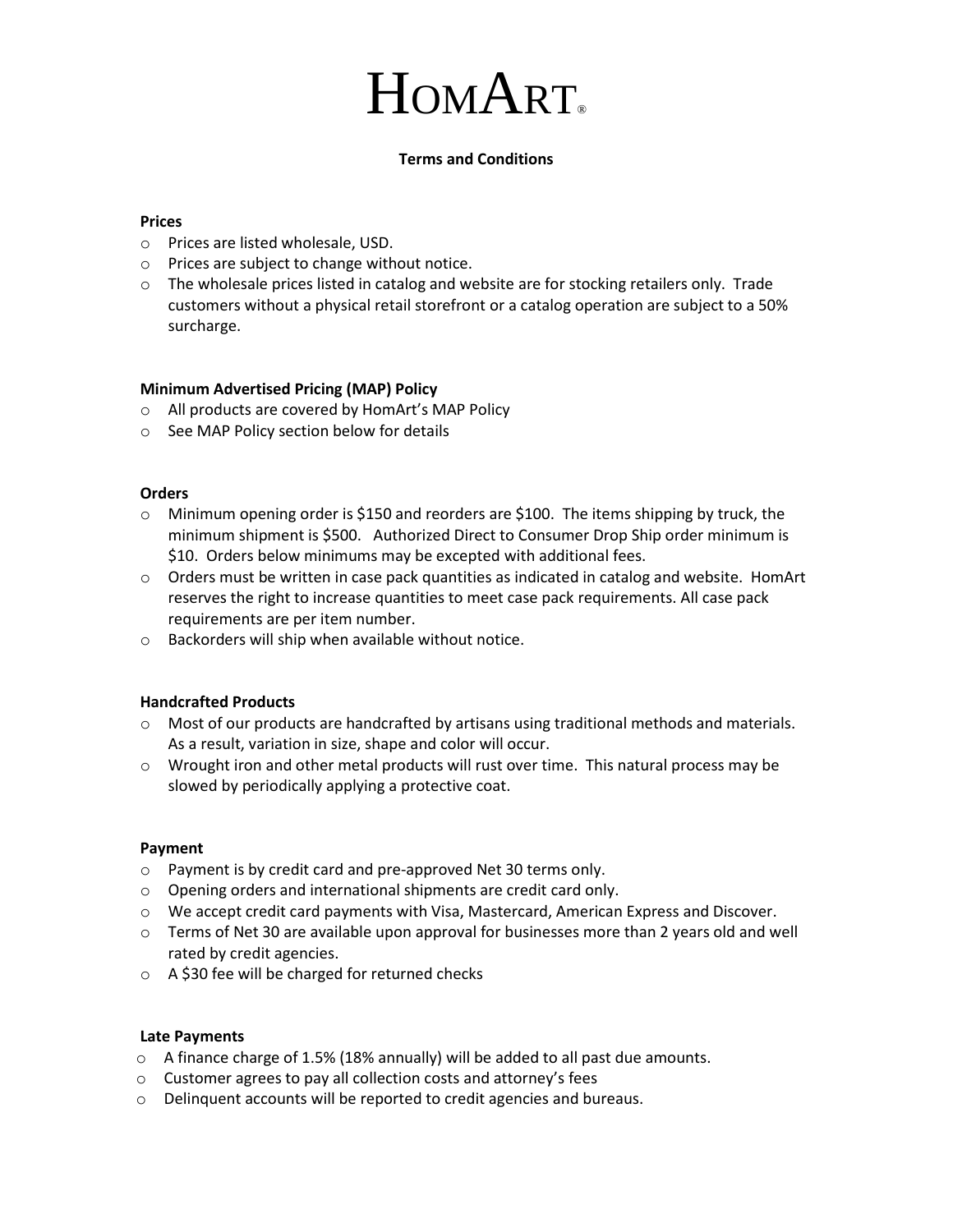# **Shipping**

- o All orders are FOB Irvine, CA
- o Shipments will be delivered by UPS, Fed Ex or common carrier at our discretion. HomArt will not be responsible for additional charges for inside deliveries.
- $\circ$  Special handling or shipping instructions must be specified and confirmed in advance and are subject to extra changes.
- $\circ$  International customers are responsible for entry into destination country, including freight forwarding arrangements, customs clearance and all associated broker charges, import duties, customs fees, tariffs and taxes. Shipping and other fees for orders denied by customs or refused by customer will not be refunded.
- $\circ$  Due to the nature of our products, some items will be shipped in oversized cartons, which may result in higher freight cost.
- o Consumer Drop Ships are available. Please see website for details.

# **Claims and Returns**

- o Most HomArt products are handcrafted and may have slight variations in size, shape and color. This are not considered flaws.
- $\circ$  Claims for replacement of damaged or missing items must be reported to HomArt in writing within 3 business days from receipt of shipment. Freight damage is the responsibility of the carrier. Any shipping damage must be claimed by the consignee with the carrier.
- o Return of goods require a HomArt Return Authorization number and will not be accepted without prior authorization and specific instructions from HomArt. Return request must be received within 10 business days of shipment.
- $\circ$  Return of goods require a HomArt Return Authorization number and will not be accepted without prior authorization and specific instructions from HomArt. Return request must be received within 10 business days of shipment.
- o Returns must be received in their original condition at our Irvine, CA location.
- o All returns are subject to a 20% handling and restocking fee.
- o Unauthorized returns and refused shipments will be charged a 20% restocking fee and all freight charges.

# **HomArt's MAP Policy**

Effective January 1, 2018, a Minimum Advertised Pricing Policy ("MAP Policy") will be in effect on all HomArt (the "Company") products. This MAP Policy shall apply to all distributors and retailers, including catalogs and internet retailers (collectively "Resellers"), selling the Company's products to end-users.

This MAP policy has been established to both preserve the Company's reputation for providing customers with high value products, and to enhance the Company's strong brand recognition and competitiveness in the marketplace. The Company greatly values the efforts of all of its Resellers, dealers and sales representatives, and this MAP Policy is adopted for their benefit, and will be uniformly applied.

The MAP policy shall work under the following terms:

1. The Minimum Advertised Price for any Company product shall not be less than double (2 times) the wholesale price as published online at HomArt.com or listed in the Company's current catalog.